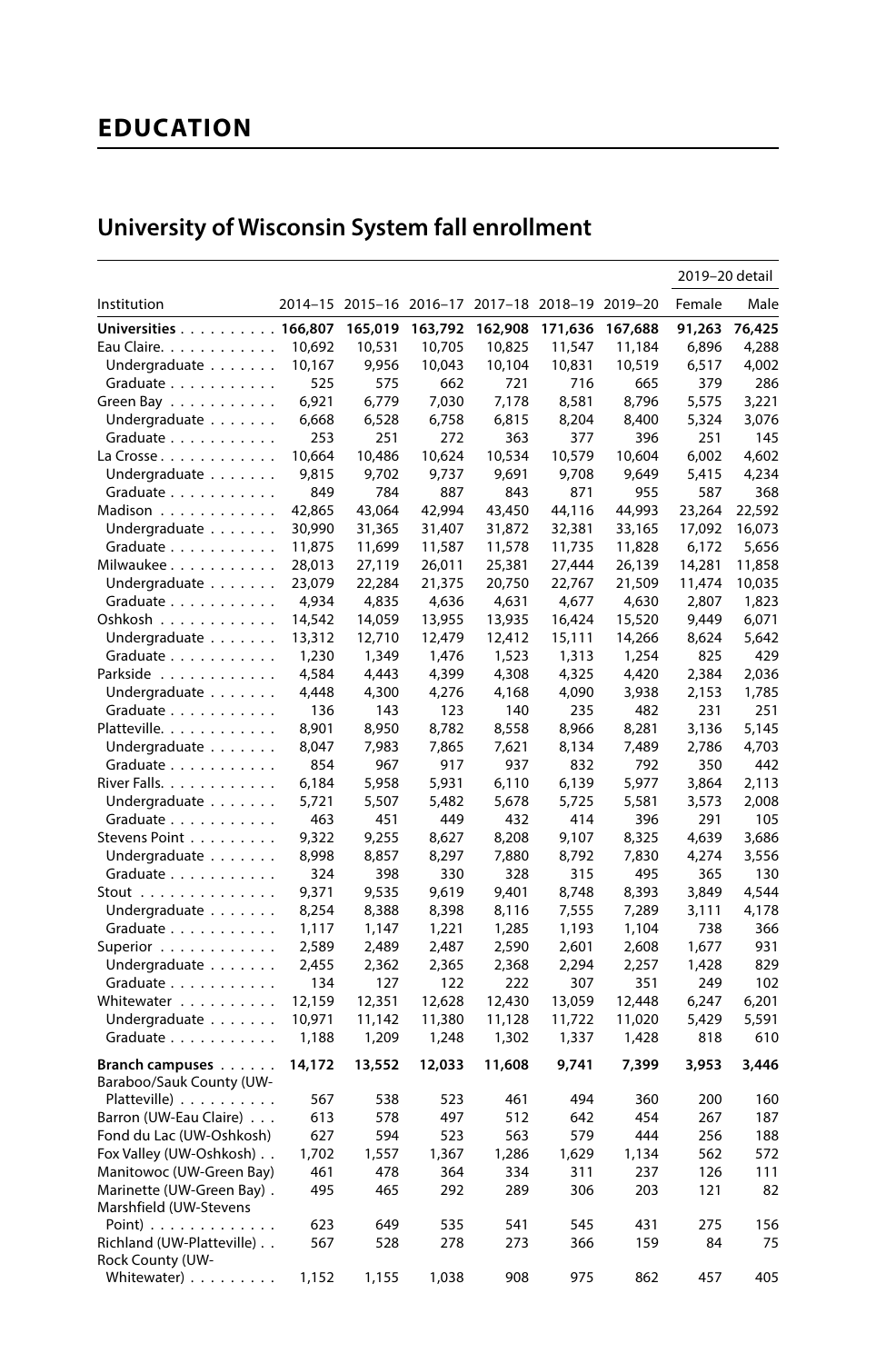#### University of Wisconsin System fall enrollment, continued

|                                                           |       |         |       |                                                 |         |         | 2019-20 detail |        |
|-----------------------------------------------------------|-------|---------|-------|-------------------------------------------------|---------|---------|----------------|--------|
| Institution                                               |       |         |       | 2014-15 2015-16 2016-17 2017-18 2018-19 2019-20 |         |         | Female         | Male   |
| Sheboygan (UW-Green Bay)<br><b>Washington County (UW-</b> | 770   | 727     | 637   | 560                                             | 581     | 381     | 178            | 203    |
| Milwaukee).                                               | 937   | 869     | 760   | 730                                             | 744     | 605     | 294            | 311    |
| Waukesha (UW-Milwaukee)                                   | 2.261 | 2.085   | 1.868 | 1.740                                           | 1.767   | 1.542   | 776            | 766    |
| Wausau (UW-Stevens Point)                                 | 1.107 | 978     | 841   | 779                                             | 802     | 587     | 357            | 230    |
| UW Colleges Online                                        | 2.290 | 2.351   | 2.510 | 2.632                                           |         |         |                |        |
| System total. 180,979                                     |       | 178,571 |       | 175,825 174,516                                 | 181,377 | 175,087 | 95,216         | 79.871 |

- Represents zero.

Source: University of Wisconsin System, Office of Policy Analysis and Research, Education Reports and Statistics, "Enrollment" at https://www.wisconsin.edu/education-reports-statistics/enrollments/ [March 2021].

# University of Wisconsin System budgeted faculty positions, 2020-21

| Institution  |       |       | Associate Assistant |                | Professor professor professor Instructor Total faculty |
|--------------|-------|-------|---------------------|----------------|--------------------------------------------------------|
|              | 160   | 107   | 88                  |                | 355                                                    |
|              | 44    | 91    | 64                  | $\mathcal{P}$  | 200                                                    |
|              | 100   | 131   | 164                 |                | 395                                                    |
|              | 1.174 | 491   | 581                 |                | 2.246                                                  |
| Milwaukee    | 252   | 379   | 107                 |                | 739                                                    |
|              | 136   | 127   | 81                  |                | 344                                                    |
|              | 28    | 62    | 36                  |                | 126                                                    |
|              | 93    | 78    | 95                  |                | 266                                                    |
|              | 99    | 33    | 71                  |                | 203                                                    |
|              | 134   | 91    | 60                  |                | 285                                                    |
|              | 101   | 63    | 93                  |                | 256                                                    |
|              | 35    | 32    | 31                  |                | 99                                                     |
|              | 105   | 159   | 129                 | $\overline{2}$ | 395                                                    |
| System total | 2,460 | 1,843 | 1,599               | 5              | 5,907                                                  |

Notes: Full-time equivalent (FTE) data used. Positions at branch campuses are included with their affilitated university. Includes vacant positions. Does not include student assistants. Numbers may not add due to rounding.

-Represents zero.

Source: University of Wisconsin System, Office of Budget and Planning, departmental data, May 2021.

## Wisconsin private institutions of higher education fall enrollment

| Institution (location)                        | 2015 | 2016  | 2017  | 2018  | 2019  |
|-----------------------------------------------|------|-------|-------|-------|-------|
|                                               |      |       |       |       |       |
|                                               |      |       | 1.942 | 1.851 | 1.744 |
|                                               |      |       | 1.402 | 1,275 | 1.143 |
| Cardinal Stritch University (Milwaukee) 3,176 |      | 2,464 | 2,355 | 2.148 | 1,896 |
|                                               |      |       | 3.452 | 3,352 | 3.449 |
|                                               |      |       | 2.860 | 2.872 | 2.742 |
| Concordia University Wisconsin (Mequon) 8,268 |      | 7,721 | 7.288 | 6.374 | 5,777 |
|                                               |      | 2,552 | 2.221 | 2.190 | 2.038 |
|                                               |      | 3,230 | 2.679 | 2.497 | 2,511 |
|                                               |      |       | 1.467 | 1.463 | 1.442 |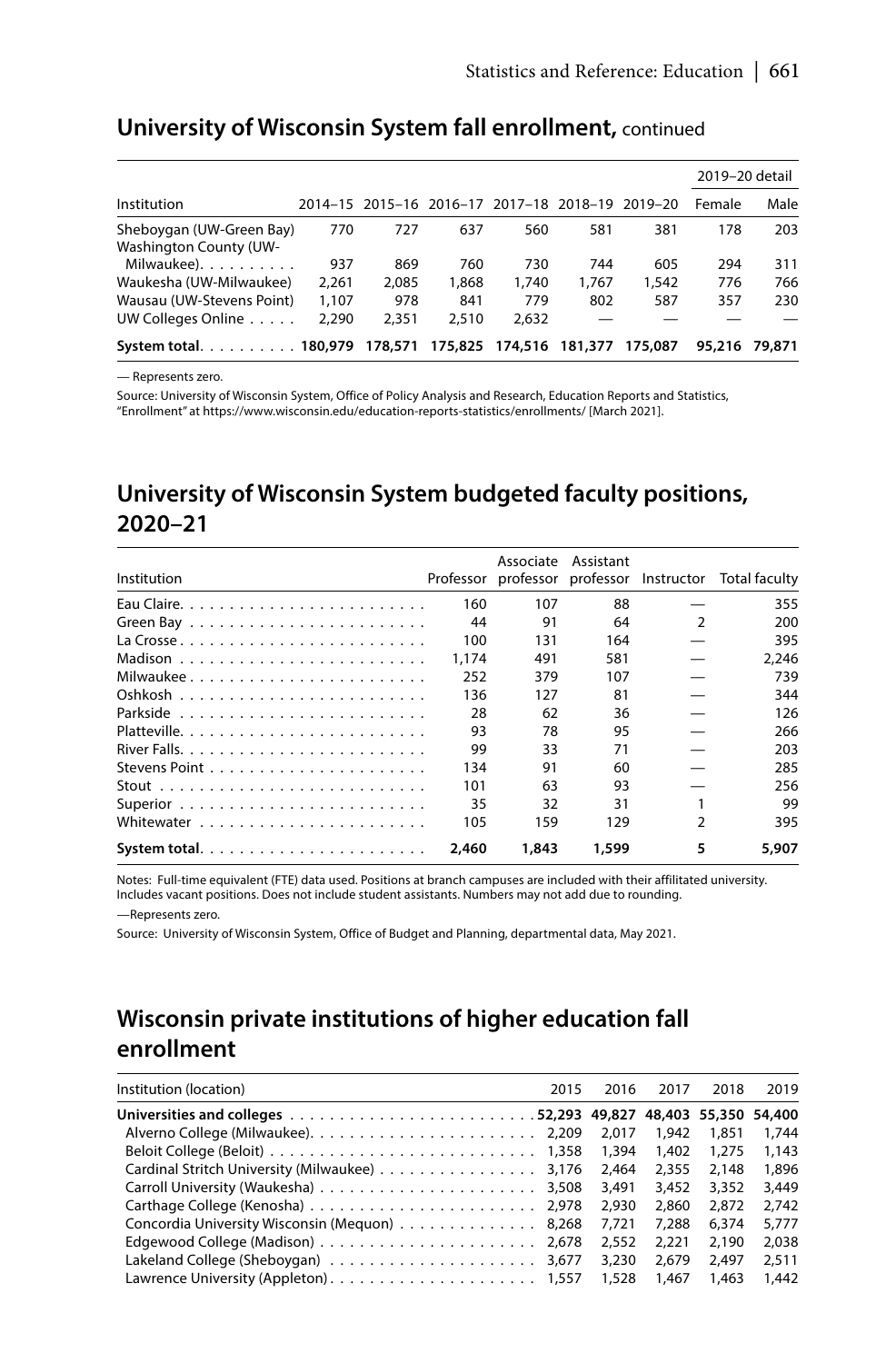# Wisconsin private institutions of higher education fall

#### enrollment, continued

| Institution (location)                                                                                | 2015  | 2016   | 2017   | 2018   | 2019   |
|-------------------------------------------------------------------------------------------------------|-------|--------|--------|--------|--------|
|                                                                                                       |       | 1.974  | 1.971  | 1,819  | 1.656  |
|                                                                                                       |       | 11.294 | 11.426 | 11,605 | 11,819 |
|                                                                                                       | 1,313 | 1,404  | 1,399  | 1,339  | 1.246  |
|                                                                                                       | 541   | 582    | 635    | 582    | 609    |
|                                                                                                       | 794   | 793    | 756    | 807    | 787    |
|                                                                                                       | 2,180 | 2,211  | 2.165  | 2.228  | 2.081  |
|                                                                                                       | 522   | 429    | 475    | 444    | 448    |
|                                                                                                       | 2.756 | 2.699  | 2.796  | 2,598  | 2.592  |
| Wisconsin Lutheran College (Milwaukee)                                                                | 1,188 | 1.114  | 1.114  | 1,248  | 1.148  |
|                                                                                                       | 8,873 | 8.466  | 8,208  | 8,658  | 9,272  |
| Bellin College of Nursing (Green Bay)                                                                 | 371   | 430    | 440    | 477    | 649    |
|                                                                                                       | 154   | 141    | 122    | 122    | 122    |
|                                                                                                       | 3,503 | 3,038  | 2,700  | 2,994  | 3,327  |
| Medical College of Wisconsin (Milwaukee)                                                              | 1.217 | 1.297  | 1,385  | 1,413  | 1.477  |
| Milwaukee Institute of Art & Design (Milwaukee)                                                       | 627   | 630    | 660    | 756    | 870    |
| Milwaukee School of Engineering (Milwaukee)                                                           | 2.906 | 2.846  | 2.823  | 2.820  | 2.746  |
| Wisconsin School of Professional Psychology (Milwaukee)                                               | 95    | 84     | 78     | 76     | 81     |
|                                                                                                       | 1,247 | 1,291  | 1,321  | 1,220  | 1,147  |
| Maranatha Baptist University (Watertown)                                                              | 1,059 | 1,118  | 1,139  | 1.035  | 985    |
|                                                                                                       | 96    | 88     | 73     | 65     | 57     |
| Sacred Heart School of Theology (Franklin).                                                           | 92    | 85     | 109    | 120    | 105    |
| Tribal colleges $\ldots \ldots \ldots \ldots \ldots \ldots \ldots \ldots \ldots \ldots \ldots \ldots$ | 804   | 682    | 496    | 468    | 530    |
| College of Menominee Nation (Keshena)                                                                 | 433   | 394    | 285    | 237    | 191    |
| Lac Courte Oreilles Ojibwa Community College (Hayward)                                                | 371   | 288    | 211    | 231    | 339    |
|                                                                                                       |       |        |        |        |        |

1. For-profit institution.

Sources: National Center for Education Statistics, Integrated Postsecondary Education Data System at https://nces.ed.gov/ ipeds/datacenter; U.S. Department of Education, Office of Postsecondary Education, Database of Accredited Postsecondary Institutions and Programs, accredited by the Higher Learning Commission of the North Central Association of Colleges and Schools at https://www.hlcommission.org/Directory-of-HLC-Institutions.html [March 2021].

### Wisconsin Technical College System enrollment, 2007-2020

| School year                  | Total <sup>1</sup> | Associate arts<br>& associate<br>science <sup>2</sup> | Applied<br>associate<br>degree <sup>3</sup> | diploma | Technical Vocational | adult secondary | Non-post Community<br>services |
|------------------------------|--------------------|-------------------------------------------------------|---------------------------------------------|---------|----------------------|-----------------|--------------------------------|
| $2007 - 08$<br>1.1.1.1.1.1.1 | 397.748            | 22,274                                                | 125,044                                     | 39,148  | 203,493              | 70.585          | 9.113                          |
| 2008-09                      | 385.297            | 24.119                                                | 132,128                                     | 39.612  | 182.713              | 73,198          | 8.760                          |
| $2009 - 10$                  | 393,993            | 27,222                                                | 145,547                                     | 39,759  | 178,257              | 76,325          | 10,082                         |
| $2010 - 11$                  | 383.671            | 28.052                                                | 149,249                                     | 36.911  | 167.135              | 72.176          | 13,181                         |
| $2011 - 12$                  | 378,240            | 27,796                                                | 148,017                                     | 35,401  | 166.463              | 65,506          | 14,112                         |
| $2012 - 13$                  | 362,252            | 26,532                                                | 148,548                                     | 34,546  | 149,628              | 61,552          | 14,929                         |
| $2013 - 14$                  | 348.747            | 25,590                                                | 144.915                                     | 32,416  | 143,943              | 51,902          | 15,339                         |
| $2014 - 15$                  | 329,407            | 23,996                                                | 140,380                                     | 32,164  | 134,203              | 50,782          | 12,704                         |
| $2015 - 16$                  | 326.153            | 22.729                                                | 135,593                                     | 31,406  | 134,796              | 48.794          | 13,831                         |
| $2016 - 17$                  | 307.607            | 21.721                                                | 134,543                                     | 30.789  | 119.921              | 45,885          | 11,804                         |
| $2017 - 18$                  | 314,835            | 21,103                                                | 137,562                                     | 31,359  | 124.974              | 43,325          | 12,121                         |
| $2018 - 19$                  | 307.849            | 21,543                                                | 140.767                                     | 32.134  | 114,970              | 41.771          | 11,672                         |
| $2019 - 20$<br>.             | 286.381            | 20.862                                                | 138.658                                     | 31,397  | 98.484               | 41,090          | 9,313                          |

1. Unduplicated student headcount. 2. Includes courses that transfer to four-year institutions. Prior to 2019, the Technical College System labeled this column "Liberal arts transfer." 3. In the 2019 Wisconsin Blue Book and prior editions, this column was labeled "Associate degree."

Source: Wisconsin Technical College System, Fact Book: Student Data 2019-2020, January 2021, at https://www.wtcsystem. edu/impact/publications/fact-book-student-data/ [January 2021] and prior issues.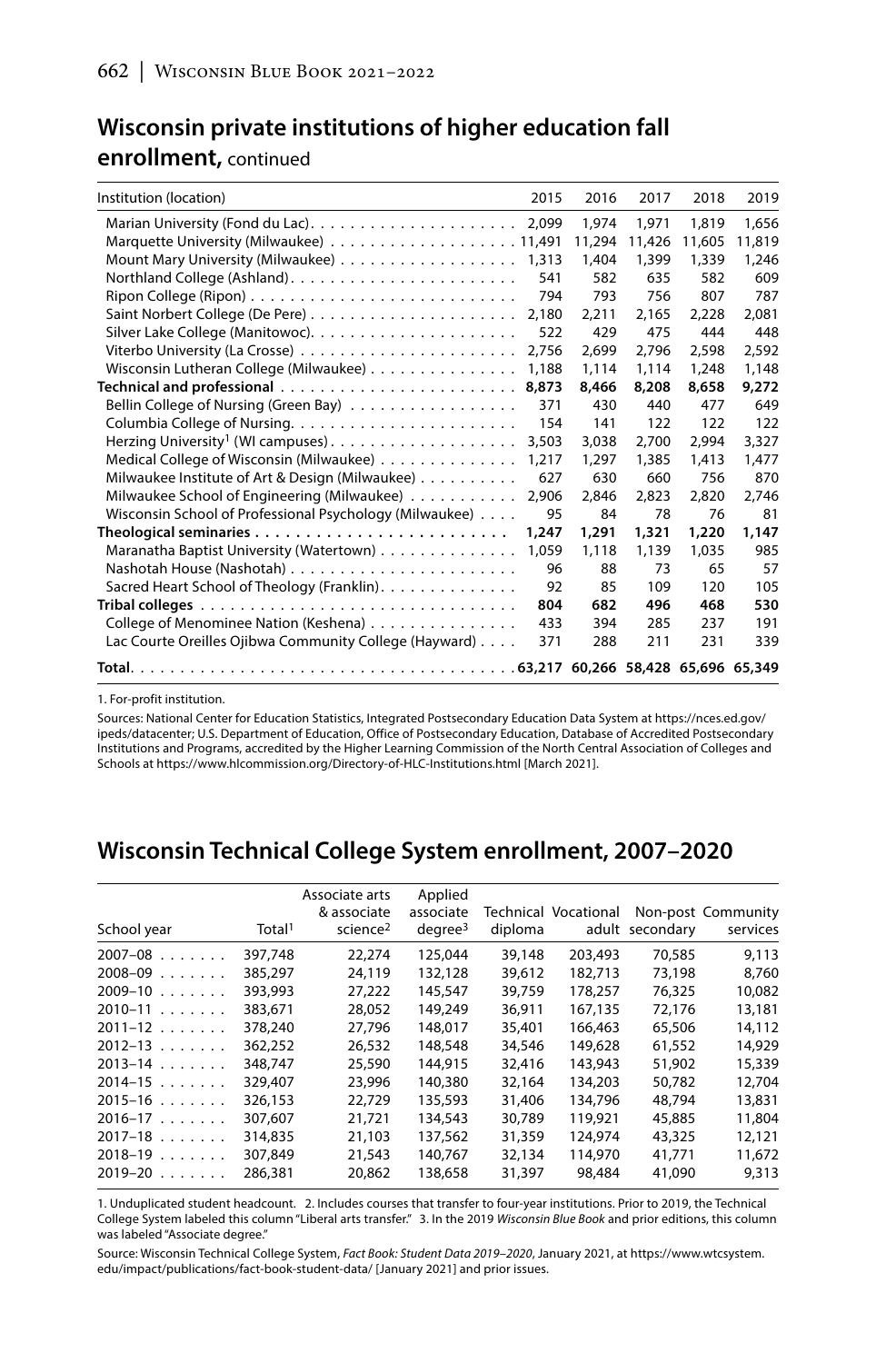| Technical college    | Total <sup>1</sup> | Associate arts<br>& associate<br>science <sup>2</sup> | Applied<br>associate<br>degree <sup>3</sup> | diploma | Technical Vocational | adult secondary | Non-post Community<br>services |
|----------------------|--------------------|-------------------------------------------------------|---------------------------------------------|---------|----------------------|-----------------|--------------------------------|
| Blackhawk            | 8.290              |                                                       | 5,514                                       | 784     | 2,188                | 879             | 71                             |
| Chippewa Valley      | 17.094             | 1,197                                                 | 10.185                                      | 2,268   | 4.768                | 2,482           |                                |
| Fox Valley.          | 47,595             |                                                       | 17,191                                      | 3,468   | 26,411               | 2,103           | 1,092                          |
| Gateway              | 19,998             | $\overbrace{\phantom{12333}}$                         | 12,508                                      | 3,084   | 4,308                | 2,433           |                                |
| Lakeshore            | 8.901              |                                                       | 3,869                                       | 1,145   | 3,793                | 920             | 45                             |
| Madison Area         | 31,139             | 9,183                                                 | 14,434                                      | 2,679   | 6,190                | 5,017           | 3,915                          |
| Mid-State.           | 8,026              |                                                       | 4,391                                       | 995     | 2,597                | 1,667           | 212                            |
| Milwaukee Area       | 31,227             | 9,039                                                 | 16,391                                      | 3,104   | 3,906                | 10,904          | 49                             |
| Moraine Park         | 14,412             |                                                       | 6,677                                       | 1,842   | 4,145                | 2,815           | 1,111                          |
| Nicolet Area         | 4.586              | 655                                                   | 1.203                                       | 349     | 2,135                | 597             | 543                            |
| Northcentral.        | 17,797             |                                                       | 8,760                                       | 1,277   | 7,494                | 3,620           | 328                            |
| Northeast Wisconsin  | 24,604             | $\overline{\phantom{0}}$                              | 13,869                                      | 3,873   | 8,402                | 899             | 267                            |
| Southwest Wisconsin  | 6,525              |                                                       | 3.016                                       | 970     | 3,040                | 1,109           |                                |
| Waukesha County      | 17,836             |                                                       | 9,324                                       | 2,365   | 6,223                | 2,042           | 739                            |
| Western.             | 12.113             | 1,029                                                 | 7.061                                       | 1.461   | 2,978                | 2.839           |                                |
| Wisconsin Indianhead | 16,238             |                                                       | 4,265                                       | 1,733   | 9,906                | 764             | 941                            |
| <b>Total.</b>        | 286,381            | 21,103                                                | 138,658                                     | 31,397  | 98,484               | 41,090          | 9,313                          |

#### **Wisconsin Technical College enrollment, 2019**

—Represents zero.

1. Unduplicated student headcount. 2. Includes courses that transfer to four-year institutions. Prior to 2019, the Technical College System labeled this column "Liberal arts transfer." 3. In the 2019 *Wisconsin Blue Book* and prior editions, this column was labeled "Associate degree."

Sources: Wisconsin Technical College System, *Fact Book: Student Data 2019–2020* at https://www.wtcsystem.edu/impact/ publications/fact-book-student-data, January 2021, and prior issues.

### **Wisconsin public high school completion rates, 2019–2020**

|                   |                                                  |                 |              |           |           |         | Student detail by race <sup>1</sup> or Hispanic origin |         |         |
|-------------------|--------------------------------------------------|-----------------|--------------|-----------|-----------|---------|--------------------------------------------------------|---------|---------|
|                   |                                                  | Students (rate) |              | American  |           |         |                                                        |         | 2 or    |
| CESA <sup>2</sup> | Total <sup>3</sup>                               | Female          | Male         | Indian    | Asian     |         | Black Hispanic                                         | White   | more    |
| 1.                | 16,541 (85.4)                                    | 8,428 (88.0)    | 8.113 (82.9) | <b>NA</b> | 756       | 2,976   | 2,677                                                  | 9,266   | 415     |
| $2 \ldots \ldots$ | 11.019 (91.7)                                    | 5.542 (93.3)    | 5,477 (90.2) | 11        | 293       | 495     | 1.423                                                  | 7.824   | 307     |
| 3.                | 1,392 (96.1)                                     | 646 (96.4)      | 715 (95.8)   | NA        | NA        | NA      | NA                                                     | 724     | NA      |
| 4.                | 2.336 (93.6)                                     | 1.119 (95.8)    | 1,201 (91.6) | 16        | 80        | 30      | 70                                                     | 1,480   | 46      |
| 5.                | 3,689 (94.2)                                     | 1.814 (96.0)    | 1,875 (92.5) | 19        | 50        | 8       | 183                                                    | 2.717   | 19      |
| $6. \ldots$       | 7,189 (93.3)                                     | 3,580 (94.7)    | 3,609 (91.9) | NA        | 187       | 105     | 474                                                    | 5.574   | 79      |
| 7.                | 6,043(92.7)                                      | 2,977 (94.1)    | 3.053 (91.4) | 71        | 249       | 177     | 588                                                    | 4.161   | 54      |
| 8.                | 1,357 (91.9)                                     | 631 (92.5)      | 696 (91.0)   | 110       | <b>NA</b> | NA      | NA                                                     | 822     | 18      |
| 9.000             | 2.429 (94.9)                                     | 1,207 (96.0)    | 1,205 (93.8) | 35        | 133       | NA      | 42                                                     | 1,639   | 37      |
| $10 \ldots$       | 2.410 (91.4)                                     | 1.174 (91.9)    | 1,223 (90.7) | NA        | 68        | NA      | 22                                                     | 1.493   | 26      |
| $11 \ldots$       | 3,448 (93.6)                                     | 1,687 (94.5)    | 1.719 (92.7) | 8         | 10        | 18      | 58                                                     | 2.539   | 49      |
| $12 \ldots$       | 999 (90.7)                                       | 471 (93.1)      | 516 (88.4)   | 76        | NA        | 6       | NA                                                     | 600     | 22      |
|                   | Total. 58,860 (90.6) 29,353 (92.3) 29,507 (88.9) |                 |              | 647       | 2,213     | 4,251   | 6,239                                                  | 43,705  | 1,771   |
| Rate              |                                                  |                 |              | $-86.3$   | $-92.7$   | $-70.9$ | $-83.9$                                                | $-94.3$ | $-86.9$ |

Notes: Percent completion calculated by number of combined completions (diplomas, HSED, certificate) divided by number of students in the 4-year cohort. This table is based on 4-year adjusted cohort completion rates, as required by federal law, and may not be comparable to tables in prior Blue Books. Details may not sum to totals due to privacy rules.

NA–Not available. Includes only students who are identified by race in DPI report. Not all students can be identified by race due to privacy rules relating to small groups.

1. Pacific Islander state total (rate): 34 (85.0). 2. Cooperative Educational Service Agency. 3. Includes students who have completed high school with a diploma, HSED, or other method.

Source: Wisconsin Department of Public Instruction, Wisconsin Information System for Education Data Dashboard at https:// dpi.wi.gov/wisedash/download-files [March 2021].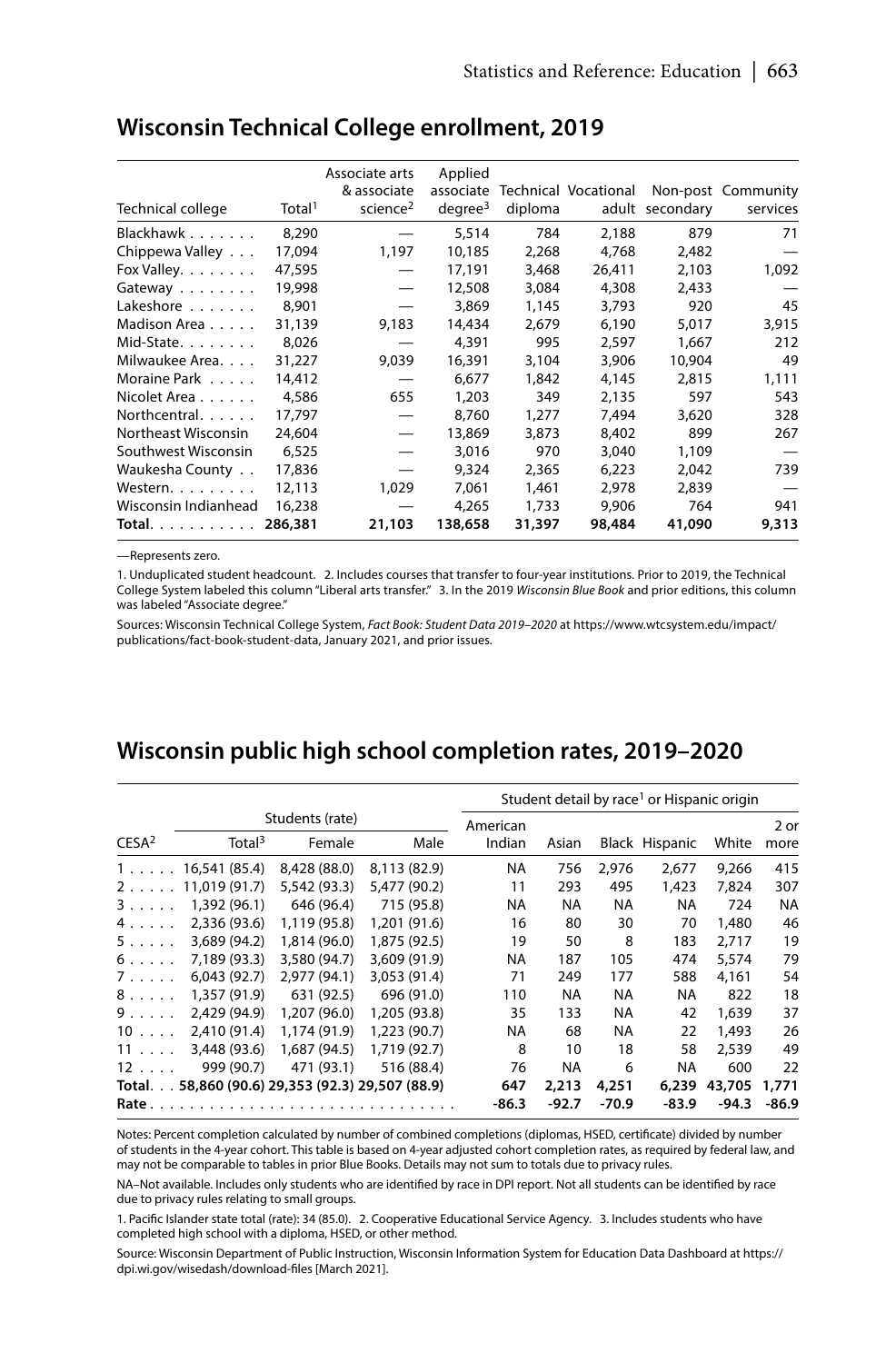|                          | $2011 -$ | $2012 -$                                | $2013 -$ | $2014-$ | $2015 -$ | $2016 -$ | $2017 -$                        | $2018 -$ | $2019 -$ | $2020 -$ |
|--------------------------|----------|-----------------------------------------|----------|---------|----------|----------|---------------------------------|----------|----------|----------|
| Grade level              | 12       | 13                                      | 14       | 15      | 16       | 17       | 18                              | 19       | 20       | 21       |
| Pre-kinder-              |          |                                         |          |         |          |          |                                 |          |          |          |
| $q$ arten <sup>1</sup> . | 54,438   | 55,008                                  | 56,777   | 55,830  | 55,907   | 55,435   | 55,186                          | 56,096   | 56,338   | 47,126   |
| Kindergar-               |          |                                         |          |         |          |          |                                 |          |          |          |
| ten $\ldots$ .           | 60,875   | 62,422                                  | 61,522   | 60,424  | 58,078   | 57,331   | 56,832                          | 56,915   | 56,756   | 53,961   |
| 1.                       | 60,572   | 61.037                                  | 62,479   | 61,498  | 60,459   | 58,224   | 57,517                          | 57,236   | 56,992   | 55,037   |
| 2.                       | 60,984   | 60,585                                  | 60,999   | 62,311  | 61,405   | 60,523   | 58,370                          | 57,706   | 57,345   | 55,579   |
| 3.                       | 60.216   | 61.243                                  | 60.697   | 60.885  | 62.322   | 61.749   | 60.783                          | 58,744   | 57,949   | 56,227   |
| 4.                       | 60,094   | 60.670                                  | 61,393   | 60,795  | 60.999   | 62,407   | 61,911                          | 61,157   | 59,044   | 56,975   |
| 5.                       | 60,958   | 60,253                                  | 60,768   | 61,459  | 60,924   | 61,207   | 62,743                          | 62,329   | 61,357   | 58,194   |
| 6.0000                   | 61,818   | 61,369                                  | 60,505   | 60.843  | 61,677   | 61.264   | 61,549                          | 63.275   | 62,482   | 60,555   |
| 7.                       | 61,442   | 62,310                                  | 61,814   | 60,795  | 61,047   | 62,170   | 61,582                          | 62,193   | 63,739   | 61,928   |
| 8.                       | 61,413   | 61,857                                  | 62.721   | 62.029  | 61,077   | 61.428   | 62,353                          | 61,964   | 62,455   | 63,374   |
| 9.1.1.1                  | 67,542   | 67.699                                  | 67.985   | 68,043  | 67.036   | 65.847   | 65,959                          | 66.758   | 65,849   | 65,807   |
| $10 \ldots$ .            | 65,510   | 64,507                                  | 64,958   | 65,290  | 65,841   | 65,137   | 64,298                          | 64,687   | 65,459   | 64,702   |
| 11                       | 66.851   | 66.346                                  | 65.450   | 65,019  | 64,546   | 65.269   | 64,505                          | 63.643   | 63,903   | 64.842   |
| $12 \ldots$ .            | 68,392   | 67,130                                  | 66,346   | 65,431  | 65,819   | 65,832   | 66,542                          | 66,130   | 65.291   | 65,628   |
| Total $2 \ldots$         |          | 871,105 872,436 874,414 870,652 867,137 |          |         |          |          | 863.823 860.130 858.833 854.959 |          |          | 829,935  |

### Enrollment in Wisconsin elementary and secondary public schools

1. Includes K3 and K4. 2. Totals do not include students with unknown grade levels.

Source: Wisconsin Department of Public Instruction, Wisconsin Information System for Education Data Dashboard at http://dpi. wi.gov/wisedash/download-files [March 2021].

## Enrollment in Wisconsin elementary and secondary private schools

|                                                                      | $2010 -$ | $2011 -$ | $2012 -$ | $2013 -$ | $2014-$ | $2015 -$ | $2016 -$ | $2017 -$ | $2018-$ | $2019-$ |
|----------------------------------------------------------------------|----------|----------|----------|----------|---------|----------|----------|----------|---------|---------|
| Grade level                                                          | 11       | 12       | 13       | 14       | 15      | 16       | 17       | 18       | 19      | 20      |
| Pre-kinder-                                                          |          |          |          |          |         |          |          |          |         |         |
| $q$ arten <sup>1</sup>                                               | 14,737   | 14,793   | 14,982   | 14,204   | 14,516  | 14,226   | 13,572   | 14,456   | 14,153  | 14,150  |
| Kindergar-                                                           |          |          |          |          |         |          |          |          |         |         |
| ten $\ldots$ .                                                       | 9,893    | 9,797    | 9,994    | 9,841    | 9,796   | 9,529    | 9,336    | 9,346    | 9.381   | 9,259   |
| 1.                                                                   | 9,810    | 9,767    | 9,492    | 9,600    | 9,929   | 9,658    | 9,459    | 9,198    | 9,384   | 9,258   |
| 2.                                                                   | 9,744    | 9,703    | 9,487    | 9,325    | 9,822   | 9,855    | 9,532    | 9,327    | 9,201   | 9,314   |
| 3.                                                                   | 9,648    | 9,635    | 9.462    | 9,327    | 9,541   | 9.769    | 9,733    | 9,432    | 9.347   | 9,069   |
| 4.                                                                   | 9,659    | 9,542    | 9,320    | 9,153    | 9,494   | 9,425    | 9,677    | 9,609    | 9,444   | 9,133   |
| 5.                                                                   | 9,927    | 9,587    | 9,450    | 9.139    | 9.285   | 9.403    | 9.291    | 9,481    | 9.598   | 9,251   |
| 6.                                                                   | 9,486    | 9,555    | 9,233    | 9,012    | 9,114   | 9.105    | 9,142    | 9,164    | 9,400   | 9,349   |
| 7                                                                    | 9,223    | 9,192    | 9,157    | 8,750    | 8,853   | 8,827    | 8,723    | 8,782    | 9,030   | 8,922   |
| 8.                                                                   | 9,072    | 9,078    | 8,909    | 8,702    | 8,802   | 8,747    | 8,711    | 8,547    | 8,731   | 8,667   |
| 9.                                                                   | 6,089    | 5,939    | 6,159    | 6,026    | 6,328   | 6,389    | 6,313    | 6,410    | 6,406   | 6,321   |
| $10 \ldots \ldots$                                                   | 5,789    | 5,866    | 5.917    | 5.766    | 5.926   | 6.072    | 6.039    | 6,010    | 6.177   | 6,200   |
| 11                                                                   | 5,796    | 5,534    | 5.677    | 5,590    | 5,682   | 5,795    | 5,844    | 5,781    | 5,889   | 5,885   |
| $12 \ldots \ldots$                                                   | 5,583    | 5,442    | 5,217    | 5,190    | 5,233   | 5,250    | 5,344    | 5,505    | 5,536   | 5,352   |
| Ungraded<br>elem. and                                                |          |          |          |          |         |          |          |          |         |         |
| secondary                                                            | 916      | 1,238    | 493      | 176      | 783     | 1,087    | 784      | 788      | 863     | 575     |
| Total125,372 124,668 122,949 119,801 123,104 123,137 121,500 121,836 |          |          |          |          |         |          |          |          | 122,540 | 120,705 |

1. Includes K4.

Source: Wisconsin Department of Public Instruction, Wisconsin Information System for Education Data Dashboard at http://dpi. wi.gov/wisedash/download-files [March 2021].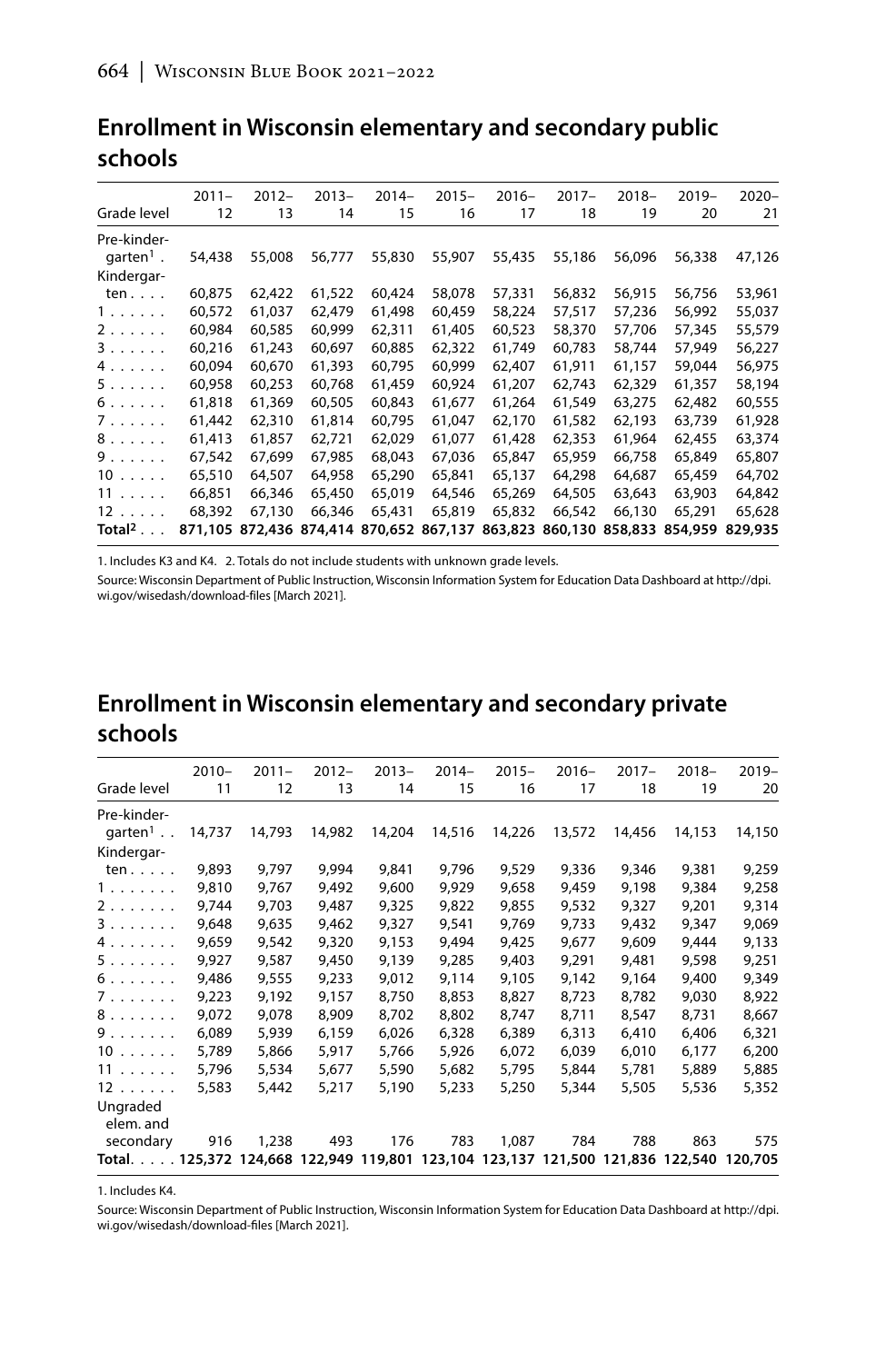

## **Number of Wisconsin school districts, all grades**

| # of pupils <sup>1</sup> | $2011 -$<br>12 | $2012 -$<br>13 | $2013 -$<br>14 | $2014-$<br>15 | $2015 -$<br>16 | $2016 -$<br>17 | $2017 -$<br>18 | $2018 -$<br>19 | $2019-$<br>20 | $2020 -$<br>21 |
|--------------------------|----------------|----------------|----------------|---------------|----------------|----------------|----------------|----------------|---------------|----------------|
| $1-499$                  | 120            | 123            | 125            | 129           | 130            | 123            | 125            | 126            | 124           | 128            |
| $500 - 999$              | 121            | 122            | 123            | 116           | 117            | 117            | 118            | 120            | 118           | 121            |
| 1.000-1.999              | 99             | 98             | 96             | 97            | 96             | 98             | 98             | 94             | 100           | 98             |
| 2.000-2.999              | 33             | 29             | 31             | 31            | 32             | 31             | 29             | 32             | 27            | 26             |
| 3.000-3.999              | 30             | 32             | 29             | 29            | 29             | 28             | 30             | 26             | 29            | 27             |
| 4.000-4.999              | 10             | 11             | 13             | 13            | 11             | 12             | 10             | 13             | 13            | 12             |
| 5.000-9.999              | 21             | 21             | 22             | 22            | 23             | 23             | 23             | 23             | 23            | 24             |
| 10,000 and               |                |                |                |               |                |                |                |                |               |                |
| above $\ldots$           | 11             | 11             | 10             | 10            | 10             | 10             | 10             | 10             | 9             | 8              |
| Total. $\ldots$ .        | 445            | 447            | 449            | 447           | 448            | 442            | 443            | 444            | 443           | 444            |
|                          |                |                |                |               |                |                |                |                |               |                |

1. Enrollment data includes charter schools not sponsored by a school district.

Source: Wisconsin Department of Public Instruction, Wisconsin Information System for Education Data Dashboard data at https://dpi.wi.gov/wisedash/download-files [March 2021].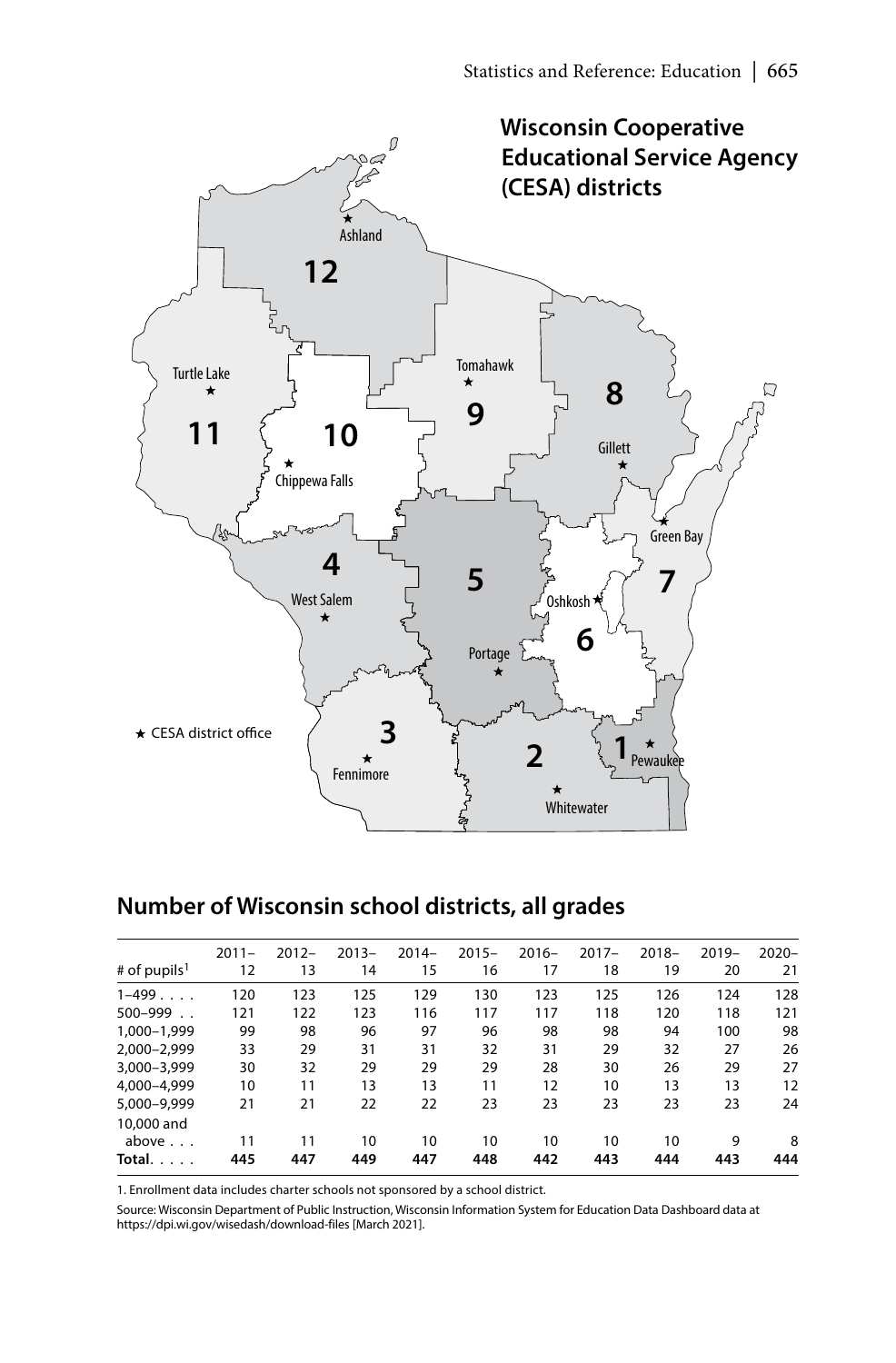### Number of Wisconsin school districts, grades 9-12

|                                                  | $2011 -$  | $2012 -$  | $2013 -$  | $2014-$   | $2015 -$  | $2016 -$  | $2017 -$  | $2018 -$  | $2019-$   | $2020 -$  |
|--------------------------------------------------|-----------|-----------|-----------|-----------|-----------|-----------|-----------|-----------|-----------|-----------|
| # of pupils <sup>1</sup>                         | 12        | 13        | 14        | 15        | 16        | 17        | 18        | 19        | 20        | 21        |
| $0^2$                                            | 61        | 62        | 64        | 64        | 65        | 60        | 61        | 59        | 57        | 57        |
| $1-299$                                          | 174       | 180       | 181       | 179       | 173       | 178       | 178       | 182       | 180       | 180       |
| 300-499                                          | 69        | 64        | 64        | 67        | 71        | 64        | 66        | 65        | 67        | 66        |
| $500 - 999$ .                                    | 73        | 72        | 71        | 66        | 63        | 64        | 63        | 63        | 62        | 65        |
| 1.000-1.999                                      | 45        | 47        | 47        | 48        | 51        | 52        | 51        | 50        | 53        | 52        |
| 2,000 and<br>above $\ldots$<br>Total. $\ldots$ . | 23<br>445 | 22<br>447 | 22<br>449 | 23<br>447 | 25<br>448 | 24<br>442 | 24<br>443 | 25<br>444 | 24<br>443 | 24<br>444 |

1. Enrollment data includes nondistrict-sponsored charter schools. 2. This group includes the K3-8 districts, which do not have secondary level students.

Source: Wisconsin Department of Public Instruction, Wisconsin Information System for Education Data Dashboard at https://dpi. wi.gov/wisedash/download-files.

### Wisconsin public school salaries

|             | Instructional staff |                        | <b>Teachers</b> |                        |
|-------------|---------------------|------------------------|-----------------|------------------------|
|             | Number              | Average<br>salary (\$) | Number          | Average<br>salary (\$) |
|             | 63,948              | 58,159                 | 58.041          | 54,195                 |
|             | 61,850              | 57.649                 | 56,180          | 53,792                 |
|             | 62.698              | 58,999                 | 56,800          | 55.171                 |
|             | 62.612              | 57.777                 | 56,835          | 53,679                 |
|             | 61.251              | 58,518                 | 55.624          | 54,535                 |
|             | 60.434              | 59.111                 | 54,893          | 54.766                 |
|             | 62.986              | 58,485                 | 56,937          | 54,115                 |
|             | 59,866              | 59,561                 | 54,401          | 54,998                 |
|             | 61.284              | 59,632                 | 55,501          | 58,007                 |
|             | 66.722              | 60.027                 | 55,850          | 58,277                 |
| $2020 - 21$ | 67.048              | 61.177                 | 55,960          | 59.431                 |

Source: National Education Association, Rankings of the States 2020 and Estimates of School Statistics 2021 at http://www.nea. org/rankings-and-estimates, April 2021 and prior issues.

### State and local expenditures for Wisconsin public education

|                                                        |         |         |         | 2015-16 2016-17 2017-18 2018-19 2019-20                     |           |
|--------------------------------------------------------|---------|---------|---------|-------------------------------------------------------------|-----------|
| Agency/program                                         |         |         |         | (mil. dol.) (mil. dol.) (mil. dol.) (mil. dol.) (mil. dol.) |           |
| Public elementary and secondary schools <sup>1</sup> . |         |         |         | 11,057.5 11,274.4 11,557.2 11,900.0 12,184.6                |           |
| Department of Public Instruction.                      | 129.5   | 132.5   | 137.8   | 139.5                                                       | 131.6     |
| University of Wisconsin System                         | 6.005.4 | 6.055.9 | 6.201.7 | 6.498.9                                                     | 6.406.8   |
| Wisconsin Technical College System Board               | 543.6   | 550.4   | 551.1   | 551.2                                                       | 562.9     |
| Public libraries (local expenditures) <sup>2</sup> .   | 248.5   | 284.0   | 291.0   | <b>NA</b>                                                   | <b>NA</b> |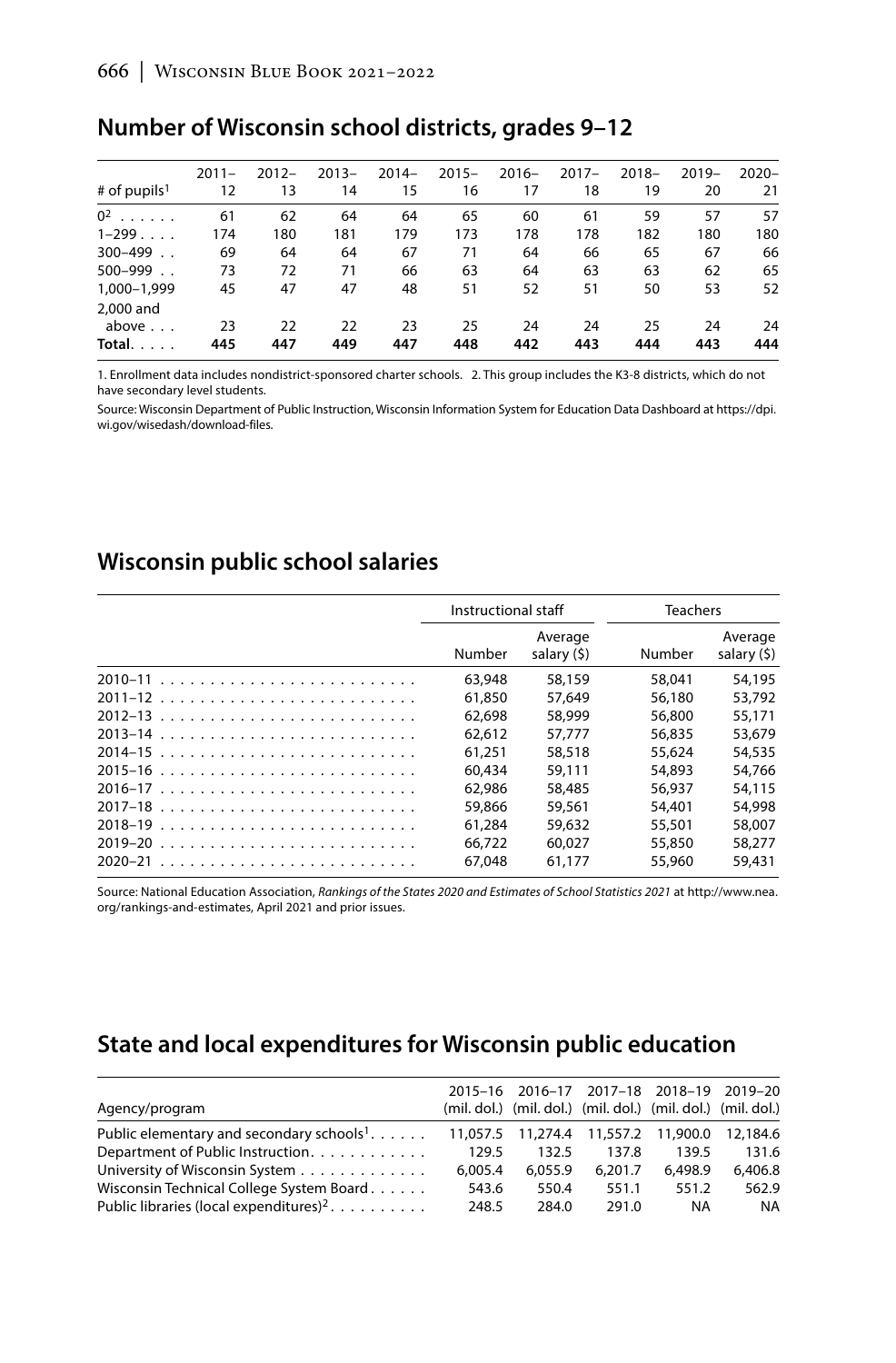#### State and local expenditures for Wisconsin public education,

continued

|                                                                       | 2015-16 |                   |          | 2016-17 2017-18 2018-19                                     | 2019–20  |
|-----------------------------------------------------------------------|---------|-------------------|----------|-------------------------------------------------------------|----------|
| Agency/program                                                        |         |                   |          | (mil. dol.) (mil. dol.) (mil. dol.) (mil. dol.) (mil. dol.) |          |
| Other:                                                                |         |                   |          |                                                             |          |
| Educational Communications Board                                      | 16.6    | 17.5              | 19.3     | 18                                                          | 17.8     |
| Higher Educational Aids Board                                         | 140.4   | 146.7             | 142.0    | 141.5                                                       | 137.1    |
| Medical College of Wisconsin, Inc. (state funding).                   | 8.6     | 10.2              | 9.8      | 10.1                                                        | 10.4     |
|                                                                       | 23.4    | 25.5              | 27.5     | 29.8                                                        | 27.9     |
|                                                                       |         | 18,173.5 18,497.1 | 18,937.4 | 19,289.0                                                    | 19,479.1 |
| Per capita expenditures <sup>3</sup> (dollars) $\ldots \ldots \ldots$ | 3.159   | 3.203             | 3.275    | 3.316                                                       | 3.349    |

NA-Not available.

1. Includes the gross costs of general operations, special projects, debt service, and food service; the net capital projects; and the costs of CESA and County Children with Disabilities Education Board operations. 2. Expenditures are for calendar year ending in the fiscal year shown. 3. Based on total state population. Wisconsin population estimate for 2015: 5,753,324; 2016: 5,775,120; 2017: 5,783,278.

Sources: Wisconsin Department of Administration, Annual Fiscal Report, Appendix (Budgetary Basis) 2020, and previous issues; Wisconsin Department of Administration, Demographic Services Center, Time Series Population Estimates: County Totals [March 2020]; Wisconsin Department of Public Instruction, Library Service Data 2017, and previous data; Wisconsin Department of Public Instruction, departmental data.

#### Wisconsin school district financial data

|             | State school aid             |        |                              | Gross school levy |                              | Total school costs | Cost per pupil |                      |  |
|-------------|------------------------------|--------|------------------------------|-------------------|------------------------------|--------------------|----------------|----------------------|--|
| Fiscal year | Amount<br>(mil. dol.) change | $\%$   | Amount<br>(mil. dol.) change | $\%$              | Amount<br>(mil. dol.) change | $\%$               | Amount         | $\%$<br>$(5)$ change |  |
| $1999-00$   | 4,226                        | 5.9    | 2.795                        | 2.2               | 7.535                        | 3.9                | 8,679          | 3.9                  |  |
| $2000 - 01$ | 4.463                        | 5.6    | 2.928                        | 4.7               | 7.900                        | 4.8                | 9.087          | 4.7                  |  |
| $2001 - 02$ | 4.602                        | 3.1    | 3,072                        | 4.9               | 8.349                        | 5.7                | 9.583          | 5.5                  |  |
| $2002 - 03$ | 4.775                        | 3.8    | 3,192                        | 3.9               | 8.750                        | 4.8                | 10.035         | 4.7                  |  |
| $2003 - 04$ | 4.806                        | 0.7    | 3.368                        | 5.5               | 8.911                        | 1.8                | 10,228         | 1.9                  |  |
| $2004 - 05$ | 4,858                        | 1.1    | 3,611                        | 7.2               | 9,216                        | 3.4                | 10,605         | 3.7                  |  |
| $2005 - 06$ | 5.159                        | 6.2    | 3.592                        | $-0.5$            | 9.539                        | 3.5                | 10,989         | 3.6                  |  |
| $2006 - 07$ | 5,294                        | 2.6    | 3.788                        | 5.4               | 9.903                        | 3.8                | 11,413         | 3.9                  |  |
| $2007 - 08$ | 5.340                        | 0.9    | 4.067                        | 7.4               | 10.265                       | 3.7                | 11,894         | 4.2                  |  |
| $2008 - 09$ | 5,462                        | 2.3    | 4,279                        | 5.2               | 10,623                       | 3.5                | 12,346         | 3.8                  |  |
| $2009 - 10$ | 5,315                        | $-2.7$ | 4,538                        | 6.0               | 10,834                       | 2.0                | 12,624         | 2.3                  |  |
| $2010 - 11$ | 5,325                        | 0.2    | 4.693                        | 3.4               | 11.162                       | 3.0                | 13,020         | 3.1                  |  |
| $2011 - 12$ | 4.894                        | $-8.1$ | 4.647                        | $-1.0$            | 10,585                       | $-5.2$             | 12,375         | $-5.0$               |  |
| $2012 - 13$ | 4.964                        | 1.4    | 4,656                        | 0.2               | 10,568                       | $-0.2$             | 12,343         | $-0.3$               |  |
| $2013 - 14$ | 5.079                        | 2.3    | 4.694                        | 0.8               | 10.750                       | 1.7                | 12,546         | 1.6                  |  |
| $2014 - 15$ | 5,242                        | 3.2    | 4,754                        | 1.3               | 10,972                       | 2.1                | 12,842         | 2.4                  |  |
| $2015 - 16$ | 5.244                        | 0.0    | 4.855                        | 2.1               | 11,058                       | 0.8                | 12,942         | 0.8                  |  |
| $2016 - 17$ | 5,445                        | 3.8    | 4.858                        | 0.1               | 11,274                       | 2.0                | 13,182         | 1.9                  |  |
| $2017 - 18$ | 5.730                        | 5.2    | 4.945                        | 1.8               | 11,557                       | 2.5                | 13,505         | 2.5                  |  |
| $2018 - 19$ | 5,900                        | 3.0    | 4.988                        | 0.9               | 11,900                       | 3.0                | 13,913         | 3.0                  |  |
| $2019 - 20$ | 6.073                        | 2.9    | 5,209                        | 4.4               | <b>NA</b>                    | NA                 | <b>NA</b>      | <b>NA</b>            |  |
| $2020 - 21$ | 6.295                        | 3.7    | 5,380                        | 3.3               | <b>NA</b>                    | <b>NA</b>          | <b>NA</b>      | <b>NA</b>            |  |

NA-Not available.

Source: Wisconsin Legislative Fiscal Bureau, Informational Paper #27, State Aid to School Districts, January 2021, at https:// docs.legis.wisconsin.gov/misc/lfb/informational\_papers/january\_2021/0027\_state\_aid\_to\_school\_districts\_informational\_ paper\_27.pdf.